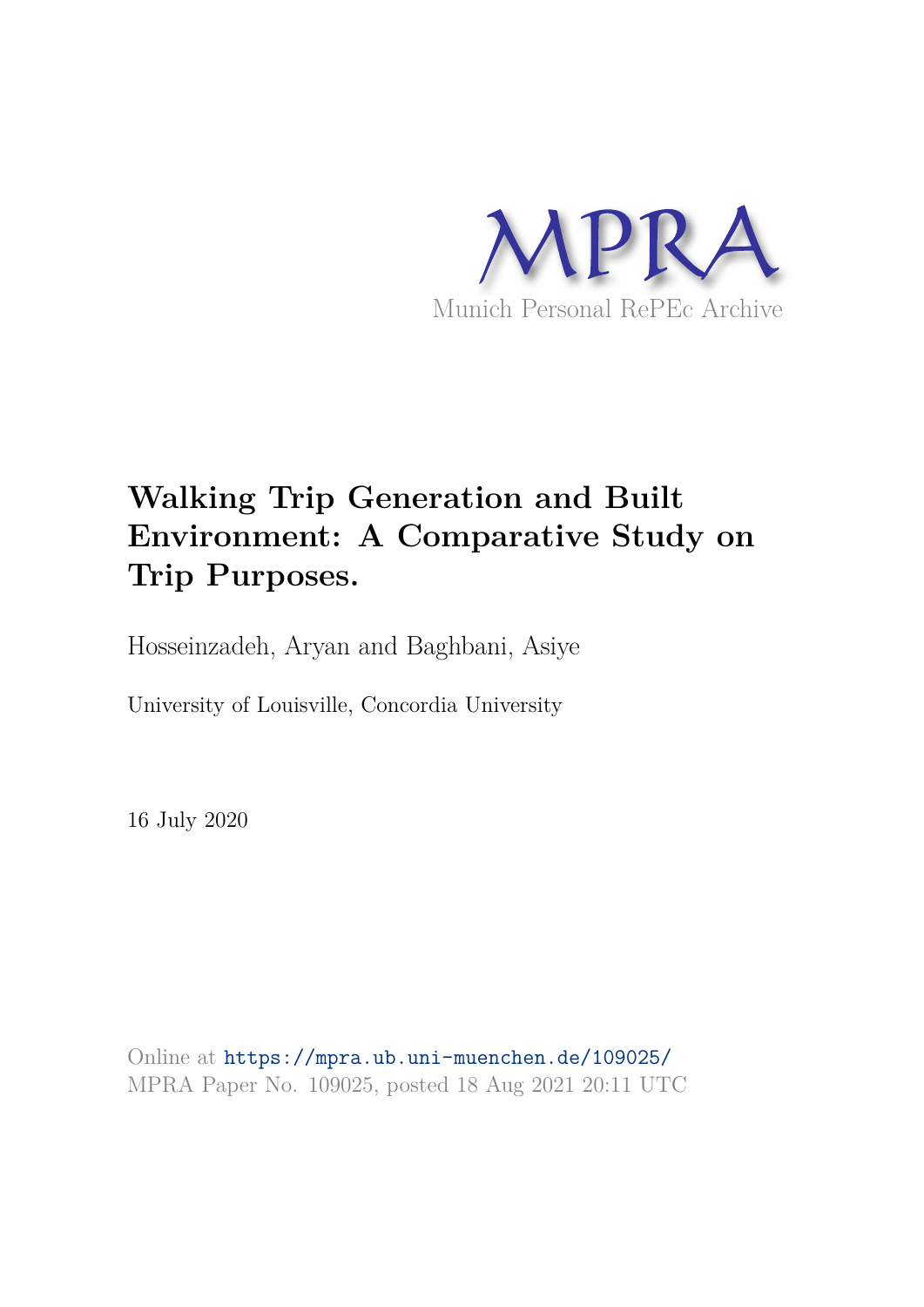# **WALKING TRIP GENERATION AND BUILT ENVIRONMENT: A COMPARATIVE STUDY ON TRIP PURPOSES**

# **Aryan Hosseinzadeh<sup>1</sup> , Asiye Baghbani<sup>2</sup>**

*<sup>1</sup>Department of Civil and Environmental Engineering, University of Louisville, W.S. Speed, Louisville, KY, USA* 

*<sup>2</sup>Traffic Research Laboratory, School of Civil Engineering, Iran University of Science and Technology, Tehran, Iran*

#### *Received 28 April 2020; accepted 16 July 2020*

**Abstract:** In recent decades, enhancing the share of walking in individuals' daily trips has become a priority for transportation policymakers, urban planners and public health researchers as an interdisciplinary area. In this regard, determining influential factors on walking has become a matter of contention to move toward a sustainable mode of transportation. This study investigates the impact of the influencing factors on the share of walking in trip generation from/to Traffic Analysis Zones (TAZ) of a city across four trip purposes. In this study, individuals' trip information for four trip purposes has been tested in order to detect influencing factors on walking trip generation based on 112 TAZs for the city of Rasht, Iran. According to the results, density and design are found to be more influential for produced walking trips and diversity is shown to be more effective for attracted walking trips.

**Keywords:** walking, built environment, trip generation, transportation network design, population density, land use diversity.

#### **1. Introduction**

Switching to walking as a non-motorized mode of transportation could significantly affect the transportation statuses of cities (Ewing and Cervero, 2010; Southworth, 2005; Hatamzadeh and Hosseinzadeh, 2019; Hosseinzadeh, 2019). Alongside transportation, numerous benefits of promoting walking as an interdisciplinary research area, including environment, economy (Talen and Koschinsky, 2013; Habibian *et al.,* 2015) and public health (Braun *et al.,* 2016), have been focused on in the recent years.

In the past two decades, built environment (BE) has been recognized as a factor that acts as a hidden motivation for individuals to walk more. Therefore, researchers try to identify the influencing environmental factors on walking. According to the definition given by Roof and Oleru (2008), the BE is "a human-made space in which people live, work and recreate on a day-to-day basis" (Roof and Oleru, 2008). To capture the BE, various studies suggest using the three Ds: transportation network *design*, land use *diversity* and population *density* (Cervero and Kockelman, 1997; Ewing and Cervero, 2010; Frank *et al.,* 2005). However, *destination* accessibility and *distance* to transit were added to the aforementioned criteria (Ewing and Cervero, 2010).

Although a wide range of studies investigate the relationship between BE and walking, only a few papers elaborate about how this relationship would be changed if various trip purposes were considered separately. Besides, previous studies only consider a single index as representative of each criterion, even though there is a wide range of proposed indices in the literature. Furthermore, most of the studies just consider individuals' residential zones, so the impact of trip attraction zones is unclear. Eventually, most of the objective studies were conducted in small zones in cities of developed countries. The study possesses five major benefits. First, this research identifies the indices that are effective on various trip purposes. Second, the current study provides an extensive number of indices for each criterion. Therefore, based on the study trip purposes, this study shows which of the investigated indices are more successful in describing walking trip generation. Third, both sides of trip generation have been considered to show which side is more successful in describing walking. Fourth, current research addresses a city of a developing country. Finally, this study has been conducted in the whole city of Rasht, Iran.

In this study, effective factors on the share of walking trips in four trip purposes based on 112 Rasht TAZs have been modeled using various indices, which have been introduced in the literature review. Due to the possibility of different influences of produced and attracted trips, results are reported separately.

The remainder of this paper is organized as follows. The next section provides an overview of the indices of each BE criterion previously proposed. The third section offers a brief explanation of the method that has been used and provides overviews of the case study and descriptive statistics. The results and conclusion are the fourth and final section of the paper.

## **2. Literature Review**

## **2.1. BE Criteria**

#### *Design*

Design represents street network characteristics within an area. Quite a few indices have been recommended to encapsulate the effect of transportation network design on walking (Berrigan *et al.,* 2010; Dill, 2004; Gori *et al.,* 2014; Schlossberg, 2006, Behbahani *et al.,* 2019a). Data availability and researchers' preferences are the main determinants of which indices have been used in previous studies (Frank *et al.,* 2010; Frank *et al.,* 2005; Glazier *et al.,* 2012; Krizek,

<sup>&</sup>lt;sup>1</sup> Corresponding author: aryan.hosseinzadeh@louisville.edu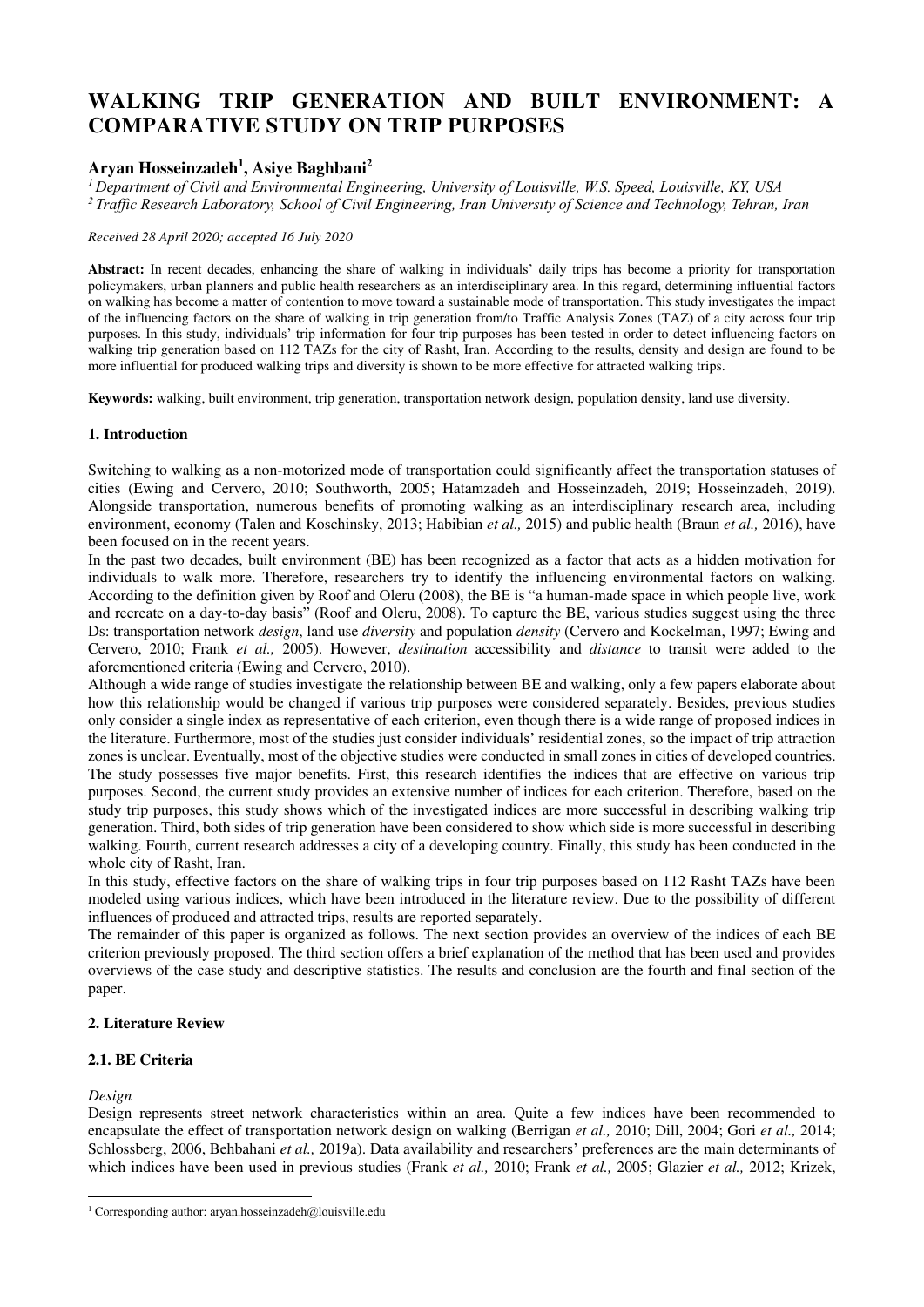2003; Behbahani *et al.,* 2019b). What impeded researchers in previous studies to employ all indices is multicollinearity among them. Therefore, studies used one index or employed Principal Component Analysis (PCA) in order to combine several indices and extract one index as their combination (Berrigan *et al.,* 2010). Based on this method, Hatamzadeh *et al.* (2017) suggested two combined indices that have resulted from PCA. According to their result, two components were extracted that were capable of delineating 71.02% of variations of all design indices. The first component consists of percentages of four-way intersections and connected node ratio (node connectivity). The second component includes the ratio of minor streets to major streets and street density (link connectivity). For more detailed literature review of indices see Habibian and Hosseinzadeh (2018).

#### *Diversity*

Extent and mixture of different land uses in a neighborhood defines diversity (Ewing and Cervero, 2010). Diversity is introduced as the most influential BE criteria in the studies of the last two decades (Maghelal and Capp, 2011). In a longitudinal study, Bentley *et al.* (2018) certified a positive association between walking and diversity by considering the changes over the years and variation in individuals' walking (Bentley *et al.,* 2018).

Various indices are proposed to measure the diversity of land uses. Table 1 shows the definition and determination method of two common diversity indices in the literature (Habibian and Hosseinzadeh, 2018). Although a large number of studies have implemented the entropy index, Christian *et al.* (2011) explored the variation of entropy by considering different types and categories and conclude that entropy index could greatly change due to slight modification in land use categorization (Christian *et al.,* 2011). Sugiyama *et al.* (2019) employed isometric substitution analysis and called the performance of entropy index under question (Sugiyama *et al.,* 2019). Ewing *et al.* (2015) conclude that high jobpopulation balance in a zone resulted in a 15 percent decrease in Vehicle Mile Traveled (VMT) in that zone (Ewing *et al.,* 2015). Cervero and Duncan (2006), after reconsidering the job population balance, result that the mentioned index is superior comparing other indices such as entropy (Cervero and Duncan, 2006).

#### **Table 1**

*Formulation of Two Diversity Indices in the Literature* 

| <b>Index</b>           | <b>Formulation</b>                                                     | <b>Source</b>                |
|------------------------|------------------------------------------------------------------------|------------------------------|
| Entropy                | $\sum_{i=1}^n p_i \log p_i$                                            | (Frank <i>et al.</i> , 2005) |
|                        | $\log n$                                                               |                              |
|                        | Pi: Percentage of land use i;                                          |                              |
|                        | n: Number of land uses;                                                |                              |
|                        |                                                                        |                              |
| Job-population balance | $1 - \left  \frac{job - 0.2 \times Pop}{job + 0.2 \times Pop} \right $ | (Ewing <i>et al.</i> , 2015) |
|                        | job: Number of jobs in a specific                                      |                              |
|                        | area;                                                                  |                              |
|                        | pop: Number of residents in a                                          |                              |
|                        | specific area;                                                         |                              |

#### *Density*

Proportion of the population of a zone to the area of that zone is defined as population density (Frank *et al.,* 2010). This ratio is generally higher at the Central Business District (CBD) of cities in which it is more appropriate to walk (Dobesova and Krivka, 2012).

#### *Destination Accessibility*

Destination accessibility defines as ease of reaching different destinations. It can be measured by distance to various destinations or number of destinations around a location (Ewing and Cervero, 2010). Boakye- Dankwa *et al.* (2019) show improving access to destinations within a 10-min walk from home may increase walking in both Australia and Hong Kong case studies (Boakye-Dankwa *et al.,* 2019).

#### *Distance to Transit*

Previous studies use various indices to capture distance to transit criteria. Ewing and Cervero use the shortest distance of an individual's home/workplace to the adjacent public transit stop as representative of this criterion (Ewing and Cervero, 2010). The other indices in the literature are total length of the public transit network per area in a zone, average distance between stations in a specific zone and number of stations in a zone (Ewing *et al.,* 2015).

#### **2.2. Walking and Trip Purposes**

The impact of trip purposes on walking has been investigated in the literature. Yang and Diez-Roux found that walking distance and duration are largely associated with the trip purpose. In this study, seven trip purposes have been discussed (Yang and Diez-Roux, 2012). Frank and Pivo (1994) considered two trip purposes, work and shopping, and show the influencing factors that differ in the resulting models (Frank and Pivo, 1994). Gehrke and Clifton (2017) considered two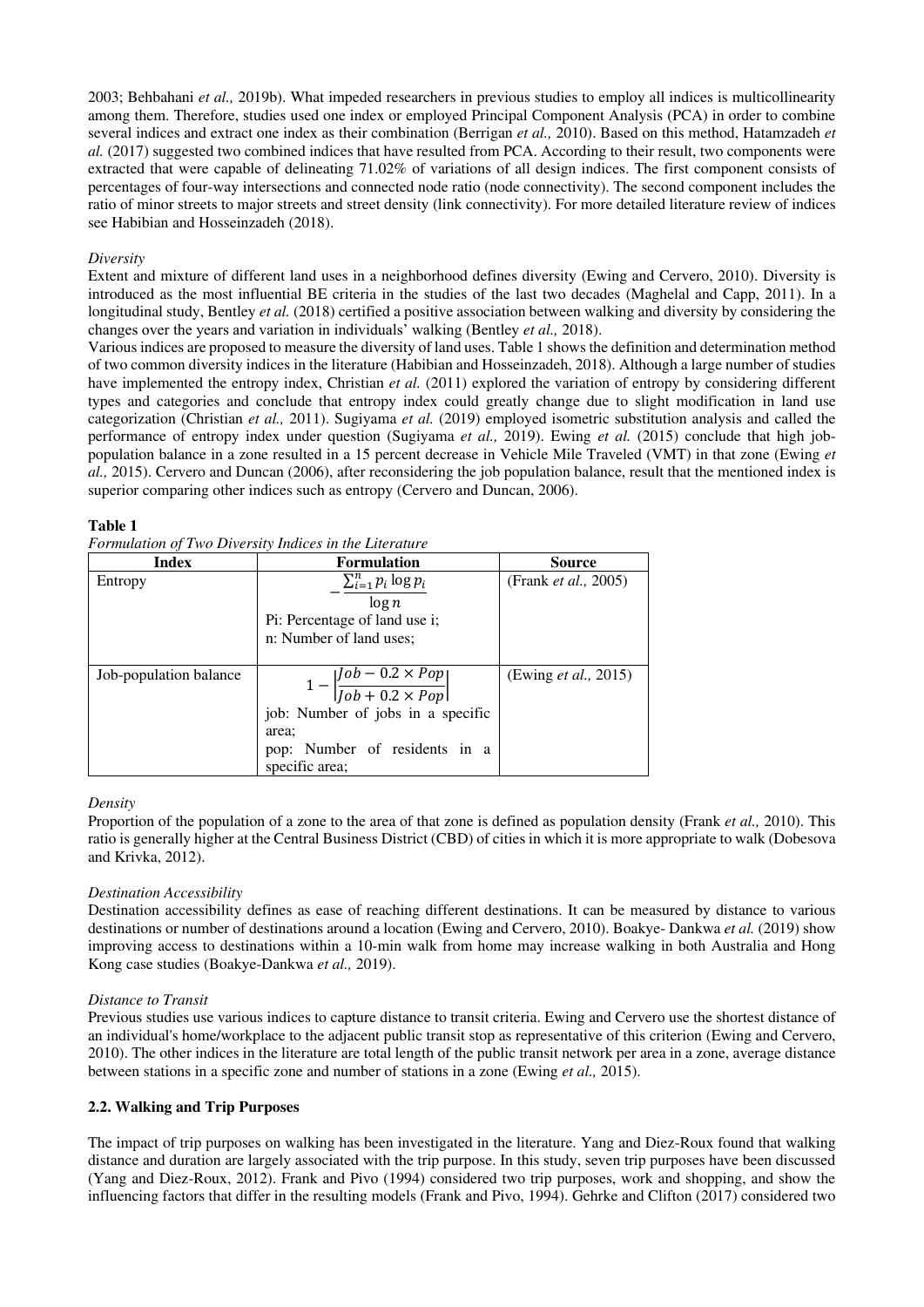types of trip purposes in their analysis: walking for transportation and discretionary trips. The results of this study reveal the strong effects of BE in promoting walking in both mentioned trip purposes (Gehrke and Clifton, 2017). Handy (1992) found that walking for errands is more likely in high-walkable versus low-walkable areas. She also concludes that utilitarian trips (e.g., shopping) are the sources of difference in the share of walking between areas with low- and highwalkability (Handy, 1992). For purposes such as exercise, the differences are not discernable (Handy, 1992). In a recent study in Luxembourg among older adults, Perchoux *et al.* (2019) conclude that walking distance could be greatly different based on trip purposes (Perchoux *et al.,* 2019). In summary, although there is a wide range of studies that consider trip purposes for walking, none of them consider a TAZ-based analysis to investigate influencing factors.

Although an extensive range of indices is introduced in the literature, there is no mutual consent among the researchers about which of them are most influential. This is because none of the previous studies calculate all the indices in an area to compare the results on encouraging walking. Besides, there is not much knowledge about which of the indices has a greater impact on each trip purpose in TAZ-level analyses. Aggregate studies in the scope of a city could provide an apt ground for decision-makers to take proper action in long-term planning and policymaking.

#### **3. Data**

#### **3.1. Area of Study**

The city of Rasht (population approximately 640,000 in 2007) is located in the North of Iran. The urban area in Rasht contains 112 traffic analysis zones (TAZs), which are presented in Figure 1. Unplanned settlements with disordered pathways, low quality and/or condensed houses and weak infrastructure constitute a major part of the spatial structure in the city. With the development of the city and limited space of the bazaar, some commercial activities have moved out from the city center and the traditional bazaar. A poor transit system has made private cars and taxis the most favorable modes of transportation in daily trips (Azimi, 2005).



**Fig. 1.** *Traffic Analysis Zones in Rasht*

#### **3.2. Data Description**

In this study, information from the 2007 Rasht Household Travel Survey (RHTS) is used. As a part of the study, a questionnaire was designed and distributed among more than 5,000 households across 112 TAZs. The aim of the survey was to collect detailed information about every trip taken by all members of each participating household. Each person was asked to fill out a travel diary for a specific day that included the modes of travel, starting and ending time of the trip and the trip purpose. In addition, household information including the number of vehicles owned by type (e.g., car, motorcycle, and bicycle) and household size, as well as individual socio-demographic information such as age, gender and job status were collected (Rasht, 2011).

The data consists of more than 5,000 households, 17,000 individuals and 30,000 trips (5,501 work trips, 4,896 educational trips, 2,737 shopping trips and 15,355 return-to-home trips). According to RHTS, 97.25% of work trips, 99.42% of educational trips and 95.35% of shopping trips are home-based, and 62.62% of Rasht residents have service jobs (Rasht,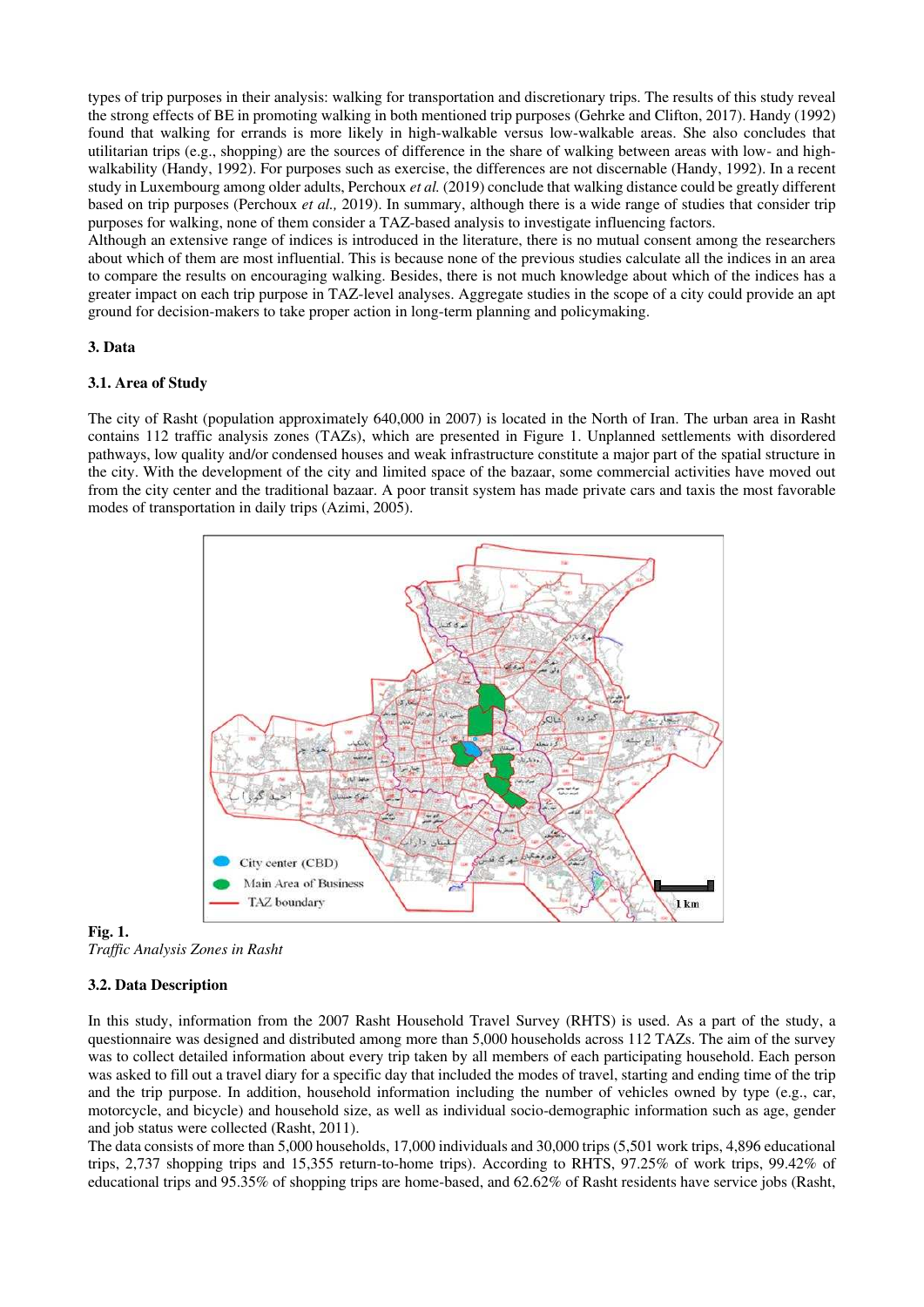2011). Comparing the considered trip purposes, the walk-share related to shopping is higher than others; 47% of shopping trips are walking although the walk-share in all trips is 31%.

#### **3.3. Method**

In this study, linear regression analysis is used to model the influencing factors on the share of walking trips. The share of walking trips in a zone is considered a dependent variable, and socio-demographic characteristics and built environment criteria are used as independent variables. Thus, the model can be represented in equation 1:  $Y_i = \beta_1 + \beta_2 x_{2i} + \beta_3 x_{3i} + \ldots + u_i$  (1)

Given a data set of *n* TAZs, a linear regression model assumes that the relationship between the share of walking *Yi* and each of the independent variables is linear (equation 1). This relationship is modeled through an error term  $u_i$ , an unobserved random variable that adds noise to equation 1.

In developing equation 1, it has assumed the error term has population mean of zero (equation 2), no serial correlation (equation 3), homoscedasticity of the error term (equation 4), zero covariance between  $u_i$  and each  $x_i$  variables (equation 5), no specification bias and no exact collinearity between the *x* variables. The validity of assumptions has been checked to ensure no assumptions violations exist.

 $E (u_i | X_{2i}, X_{3i}) = 0$  for each i (2)  $Cov (u_i, u_j) = 0$  (3) Var  $(u_i) = \sigma^2$  (4) Cov (u<sub>i</sub>,  $X_{2i}$ ) = Cov (u<sub>i</sub>,  $X_{3i}$ ) = 0 (5)

The goodness of fit and adjusted goodness of fit for the model resulted from equation 6 and equation 7.

$$
R^2 = \frac{ESS}{TSS} = \frac{\widehat{\beta_2} \sum y_i x_{2i} + \widehat{\beta_3} \sum y_i x_{3i} + \sum y_i^2}{\sum y_i^2}
$$
  
(6)  

$$
\overline{R^2} = 1 - \frac{\sum \widehat{u}_i^2 / (n - k)}{\sum y_i^2 / (n - 1)}
$$

#### **3.4. Analysis**

To capture the variation resulted in trip generation, the walk-shares of produced and attracted trips are considered. In addition, walking trips are considered for four purposes of trips (i.e., work, education, shopping and return-to-home). Since the length of the trip is not reported in the data, the distance between centroids of the produced and attracted TAZs is used as trip length. The variables of this study consist of walk-share as a dependent variable, while socio-economic variables and indices related to each of the BE criteria are treated as independent variables. Descriptive statistics, number and percentage in each purpose of the trip are presented in Table 2.

**Table 2** 

```
Number and Percentage of All Trips and Walking Trips in Each Trip Purpose
```

|                                        |                           | Work | <b>Education</b> | <b>Shopping</b> | Return-to-home |
|----------------------------------------|---------------------------|------|------------------|-----------------|----------------|
| Number of all trips                    |                           | 5501 | 4896             | 2737            | 15355          |
| <b>Number of walking trips</b>         |                           | 892  | 1805             | 1295            | 4901           |
| Walking share (produced and attracted) |                           | 16.2 | 36.9             | 47.3            | 31.9           |
| (Percent)                              |                           |      |                  |                 |                |
| <b>Produced</b>                        | Average                   | 16.1 | 33               | 41.1            | 34.1           |
|                                        | <b>Standard deviation</b> | 10.4 | 16.8             | 21.6            | 16.3           |
|                                        | Average                   | 18   | 37.5             | 62.7            | 28.7           |
| <b>Attracted</b>                       | <b>Standard deviation</b> | 13.3 | 24.4             | 31.4            | 11             |

Socio-demographic variables within each TAZ, including the average age, household size, bike ownership, motorcycle ownership and car ownership, are calculated. Descriptive statistics of the socio- demographic variables are presented in the first part of Table 3.

Design indices are calculated based on the GIS database of the transportation network of Rasht, which has been collected as a part of RHTS. GIS software has been used to calculate indices in 112 TAZs of Rasht. The first part of Table 3 shows descriptive statistics of the design indices.

Land use diversity variables are calculated based on the Rasht land use database, which was gathered in RHTS. The second part of Table 3 shows the descriptive statistics of calculated diversity variables.

The population density that has been calculated in each TAZ of Rasht is represented in the third part of Table 3.

#### **Table 3**

*Zone-based Independent Variables Descriptive Statistics*

|  |  | 'я от |  | - -<br>/LLL! | Max |  |
|--|--|-------|--|--------------|-----|--|
|  |  |       |  |              |     |  |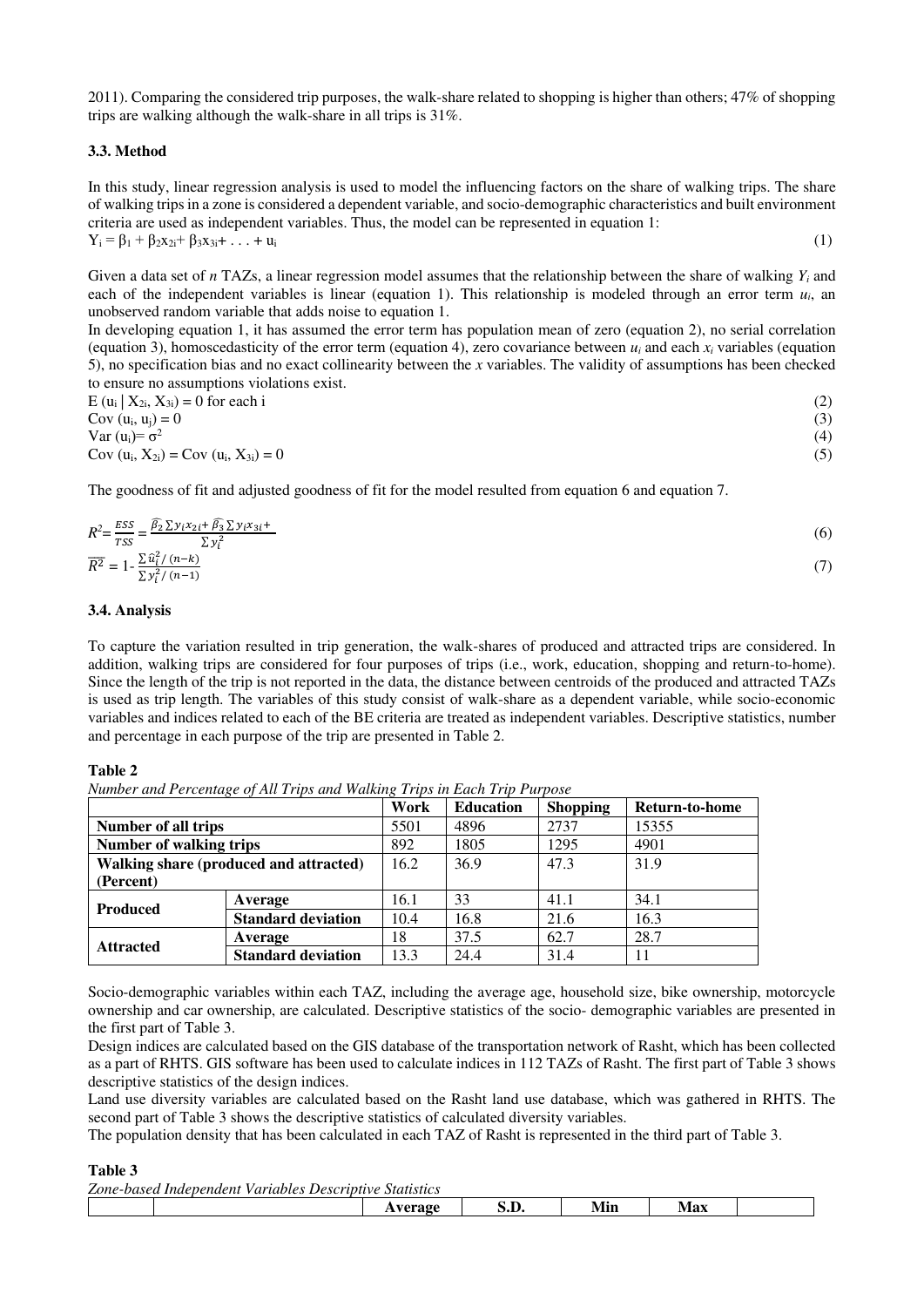| Part 1- Socio-economic Variables |                                                 |                                     |                                                |                         |              |                          |  |  |
|----------------------------------|-------------------------------------------------|-------------------------------------|------------------------------------------------|-------------------------|--------------|--------------------------|--|--|
| $1 - 1$                          | Age average                                     | 30.01                               | 2.83                                           | 22.33                   | 40.25        | $\blacksquare$           |  |  |
| $1 - 2$                          | Household size                                  | 3.51                                | 0.19                                           | 3                       | 4.33         | $\omega$                 |  |  |
| $1 - 3$                          | Average bike ownership                          | 0.66                                | 0.12                                           | 0.375                   | 1.008        | $\omega$                 |  |  |
| $1-4$                            | Average motor ownership                         | 0.12                                | 0.07                                           | $\mathbf{0}$            | 0.43         | $\omega$                 |  |  |
| $1 - 5$                          | Average car ownership                           | 0.57                                | 0.24                                           | 0.26                    | 0.95         | $\omega$                 |  |  |
|                                  |                                                 | <b>Part 2- Connectivity Indices</b> |                                                |                         |              |                          |  |  |
| $2 - 1$                          | Intersection density                            | 244.5                               | 134.32                                         | 1.24                    | 656.29       | 1/km <sup>2</sup>        |  |  |
| $2 - 2$                          | Percentage<br>of<br>4-way<br>intersections      | 14.1                                | 6.44                                           | $\boldsymbol{0}$        | 38.9         | $\Box$                   |  |  |
| $2 - 3$                          | Cal-de-sac density                              | 146.11                              | 91.01                                          | $\boldsymbol{0}$        | 407.8        | 1/km <sup>2</sup>        |  |  |
| $2-4$                            | Number of cal-de-sac                            | 75                                  | 62.6                                           | $\boldsymbol{0}$        | 363          | $\blacksquare$           |  |  |
| $2 - 5$                          | Number of 3-way                                 | 104                                 | 80.6                                           | $\overline{\mathbf{3}}$ | 449          | $\bar{\mathcal{L}}$      |  |  |
| $2 - 6$                          | Number of 4-way                                 | 15                                  | 11.96                                          | $\overline{0}$          | 69           | $\blacksquare$           |  |  |
| $2 - 7$                          | Ratio of minor streets to major<br>streets      | 11.57                               | 25.63                                          | $\boldsymbol{0}$        | 187.56       | $\omega$                 |  |  |
| $2 - 8$                          | Street density                                  | 0.017                               | 0.0084                                         | 0.004                   | 0.035        | m/km <sup>2</sup>        |  |  |
| $2-9$                            | 3-way intersection density                      | 210.88                              | 116.92                                         | 1.24                    | 535          | 1/km <sup>2</sup>        |  |  |
| $2 - 10$                         | 4-way intersection density                      | 33.62                               | 23.98                                          | $\overline{0}$          | 121.2        | 1/km <sup>2</sup>        |  |  |
| $2 - 11$                         | Connected node ratio                            | 0.62                                | 0.1                                            | 0.4                     | $\mathbf{1}$ |                          |  |  |
| $2 - 12$                         | Ratio of links to nodes                         | 1.86                                | 0.2                                            | 1.55                    | 2.25         | 1/m                      |  |  |
| $2 - 13$                         | Gamma index                                     | 0.39                                | 0.05                                           | 0.33                    | 0.63         | $\Box$                   |  |  |
| $2 - 14$                         | Alpha index                                     | 0.09                                | 0.059                                          | $0.01\,$                | 0.36         | $\omega$                 |  |  |
| $2 - 15$                         | of<br>Percentage<br>3-way<br>intersections      | 85.9                                | 10.32                                          | 61.09                   | 100          | $\mathbb{L}$             |  |  |
| $2 - 16$                         | Number<br>of<br>major<br>3-way<br>intersections | 7.61                                | 7.48                                           | $\boldsymbol{0}$        | 49           | $\bar{\phantom{a}}$      |  |  |
| $2 - 17$                         | Number<br>of<br>major<br>4-way<br>intersections | 1.34                                | 1.67                                           | $\mathbf{0}$            | 11           | $\mathbb{Z}^2$           |  |  |
| $2 - 18$                         | Ratio of cal-de-sac to nodes                    | 37.01                               | 9.22                                           | $\boldsymbol{0}$        | 60           | $\Box$                   |  |  |
| $2-19$                           | Major street density                            | 3653.4                              | 2967.5                                         | $\boldsymbol{0}$        | 16149.4      | m/km <sup>2</sup>        |  |  |
| $2 - 20$                         | Minor street density                            | 21648                               | 8836.3                                         | 610                     | 36898        | m/km <sup>2</sup>        |  |  |
| $2 - 21$                         | Average link length                             | 54.37                               | 24.95                                          | 27.2                    | 227.46       | m                        |  |  |
| $2 - 22$                         | Node connectivity                               | 0.6                                 | 0.13                                           | 0.32                    | 1.34         | $\omega$                 |  |  |
| $2 - 23$                         | Link connectivity                               | 18.3                                | $26.\overline{20}$                             | 0.03                    | 166.5        | $\blacksquare$           |  |  |
|                                  | <b>Part3-Diversity Indices</b>                  |                                     |                                                |                         |              |                          |  |  |
| $3-1$                            | Entropy index                                   | 0.33                                | 0.19                                           | $\boldsymbol{0}$        | 0.83         | $\sim$                   |  |  |
| $3-2$                            | <b>HHI</b>                                      | 0.72                                | 0.18                                           | 0.29                    | $\mathbf{1}$ | $\overline{\phantom{a}}$ |  |  |
| $3 - 3$                          | <b>MXI</b>                                      | 35.8                                | 11.3                                           | 1.64                    | 50           | $\blacksquare$           |  |  |
| $3-4$                            | Job-population balance                          | 0.56                                | 0.29                                           | $\overline{0}$          | 1            | $\blacksquare$           |  |  |
|                                  |                                                 | <b>Part4-Density Index</b>          |                                                |                         |              |                          |  |  |
| $4-1$                            | Population density                              | 10100                               | 6600                                           | $\boldsymbol{0}$        | 28700        | 1/km <sup>2</sup>        |  |  |
|                                  |                                                 |                                     | <b>Part5-Destination Accessibility Indices</b> |                         |              |                          |  |  |
| $5-1$                            | Areal distance to CBD                           | 2629                                | 1712                                           | $\boldsymbol{0}$        | 10626        | m                        |  |  |
| $5-2$                            | Network distance to CBD                         | 3334                                | 2318                                           | $\boldsymbol{0}$        | 14782        | m                        |  |  |

#### **4. Results and Discussion**

Walking Trip Production

The first part of Table 4 shows percentages of walking in produced trips for considered trip purposes in Rasht, which reports effective variables and significance levels. In Table 4, population density positively affects the walk-share among all trip purposes. A wide range of studies found the positive impact of higher population density on walking (Frank *et al.,* 2010; Frank *et al.,* 2005; Hong *et al.,* 2014). Population density is also important in the produced return- to-home trips.

# **Table 4**

*Produced and Attracted Trip Models for Each Trip Purpose*

|                                         |                    | Work         | <b>Educational</b> | <b>Shopping</b> | Return-to-Home |
|-----------------------------------------|--------------------|--------------|--------------------|-----------------|----------------|
| $\overline{\phantom{a}}$                | :`onstant          | $0.12***$    | $0.259**$          | $0.215***$      | $0.101***$     |
| ರ<br>∽<br>◡<br>$\overline{\phantom{0}}$ | Population density | $0.000293**$ | $0.000622**$       | $0.0001093***$  | $0.000288^*$   |
| ≏                                       | Link connectivity  |              | $0.42***$          | $0.66***$       | $\sim$         |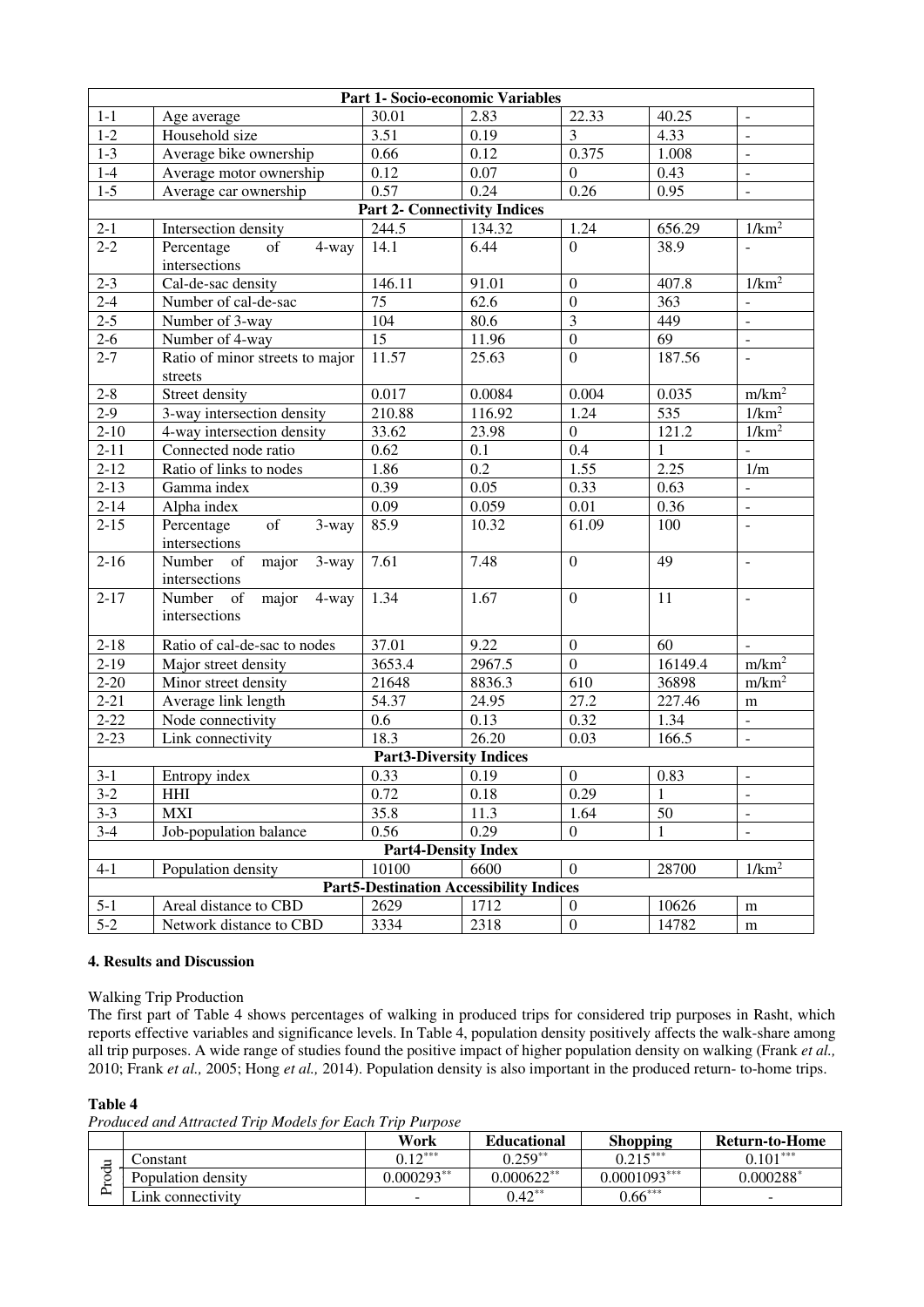|           | Job-population balance          |               | -                       | $0.129***$    | $0.362***$    |
|-----------|---------------------------------|---------------|-------------------------|---------------|---------------|
|           | Ratio of minor to major streets | $0.00066$ *** | ۰                       |               |               |
|           | $R^2$                           | 0.066         | 0.173                   | 0.396         | 0.479         |
|           | Adj- $R^2$                      | 0.049         | 0.158                   | 0.380         | 0.470         |
|           | Constant                        | $0.054***$    | $0.232***$              | $0.228***$    | $0.255***$    |
|           | Population density              | $0.000293**$  | -                       | $0.000744***$ | $0.000699*$   |
|           | Job-population balance          | $0.218***$    | $0.387***$              | $0.548**$     |               |
| Attracted | Average length of links         |               | $-0.00147$ <sup>*</sup> |               | $-0.00085$ ** |
|           | $R^2$                           | 0.234         | 0.287                   | 0.338         | 0.262         |
|           | Adj- $R2$                       | 0.227         | 0.273                   | 0.326         | 0.249         |

*Note: \*\*\*, \*\* and \* denote a 99%, 95% or 90% level of significance, respectively.* 

Results also show the importance of design indices. Link connectivity, as a design index, is positively effective in shopping and educational trip models. Higher link connectivity means a denser street network, as well as a higher ratio of minor to major streets. Since shopping opportunities are more frequent in minor streets, higher values of this index improve the shopping chance from passing individuals while walking. Thus, a denser street network in minor streets, which is a significant part of link connectivity, results in denser shopping opportunities. The compound design index, link connectivity, also increases educational walking trips (Educational trips consist of students between 7 to 18 years old who go to school and more than 18 years old who attend the university). In major streets, cars with high speeds and wide streets make crossing difficult for students (Hong *et al.,* 2014). In this case, students are more vulnerable and less experienced compared to adults. Therefore, the "ratio of minor streets to major streets" can represent the situation properly. Previous studies in the literature highlight safety concerns of parents in their children's educational trips (Boarnet *et al.,* 2005; Buliung *et al.,* 2017; Kerr *et al.,* 2006).

In work trips, a denser street network secures more diverse routes, which provides the possibility of choosing a more direct or more attractive route. Increasing the ratio of minor streets to major streets enhances safety and, thus, encourages individuals to do more walking in their work trips. Since cars usually are driven at lower speed on minor streets, citizens are more likely to walk along them (Jacobsen, 2015). As illustrated in Table 4, the larger ratio of minor streets to major streets results in a higher percentage of walking in work trips. In the produced trips model, BE factors have been more successful in describing walking in return-to-home and shopping trips.

#### **4.1. Walking Trip Attraction**

The second part of Table 4 shows the influencing factors on walking trip attraction models. In this study, all the diversity indices have been entered in the model to determine which ones are more successful in describing walking. Results show the positive impact of diversity indices in work, educational, and shopping trips in the destination zone. The jobpopulation balance, as a diversity index, means more balance between residents and available jobs in a zone. For instance, in work trips, residential land uses adjacent to zones with existing job opportunities increases the possibility of working near the residential location. As a result, more walking to work takes place due to the short distance between workplace and home (Ewing *et al.,* 2015). Although each of the diversity indices mentioned in Part 3 of Table 3 were tested in the model, the job-population balance was the only one found to be significant. This result is different from most previous studies, in which the entropy index is considered as a proxy of diversity (Badland *et al.,* 2009; Frank *et al.,* 2010; Frank *et al.,* 2005; Talen and Koschinsky, 2013). However, another study casts doubt about the [sufficiency](http://law.academic.ru/10559/sufficiency) of the entropy index because it assumes equal weight for all land uses (Christian *et al.,* 2011).

The average length of streets in the street network shows the distance between nodes in the network, which has been found to be influential in educational and return-to-home trips. Negative values of the coefficients mean individuals do not have a tendency to reach destinations by taking long roads. In fact, shorter roads indicate the possibility to choose a more efficient route to reach a destination and prevent people from walking along lengthy and boring streets. Additionally, drivers must reduce their speed before reaching intersections on short roads. It seems that the index is more influential in educational attracted trips because students are less experienced in interacting with cars, so streets with lower traveling speed are more suitable for students to walk (Kerr *et al.,* 2006).

The impact of population density on job trips is the lowest among all trip purposes, which is aligned with findings of Ramezani *et al.* (2018) (Ramezani *et al.,* 2018). Moreover, in the modeling of work trips, attraction model is more successful than produced model. This finding is in accordance with the recent study that highlights the importance of workplace surroundings (Adams *et al.,* 2016).

#### **5. Conclusion**

In this study, effective indices on walking trip generation are investigated. Five different factors from all those calculated were found to be significant in all eight models.

Density and design demonstrated a positive effect on walking to work, educational- and shopping-produced and returnto-home attracted trips. These findings reveal that density and design were more important around peoples' residences.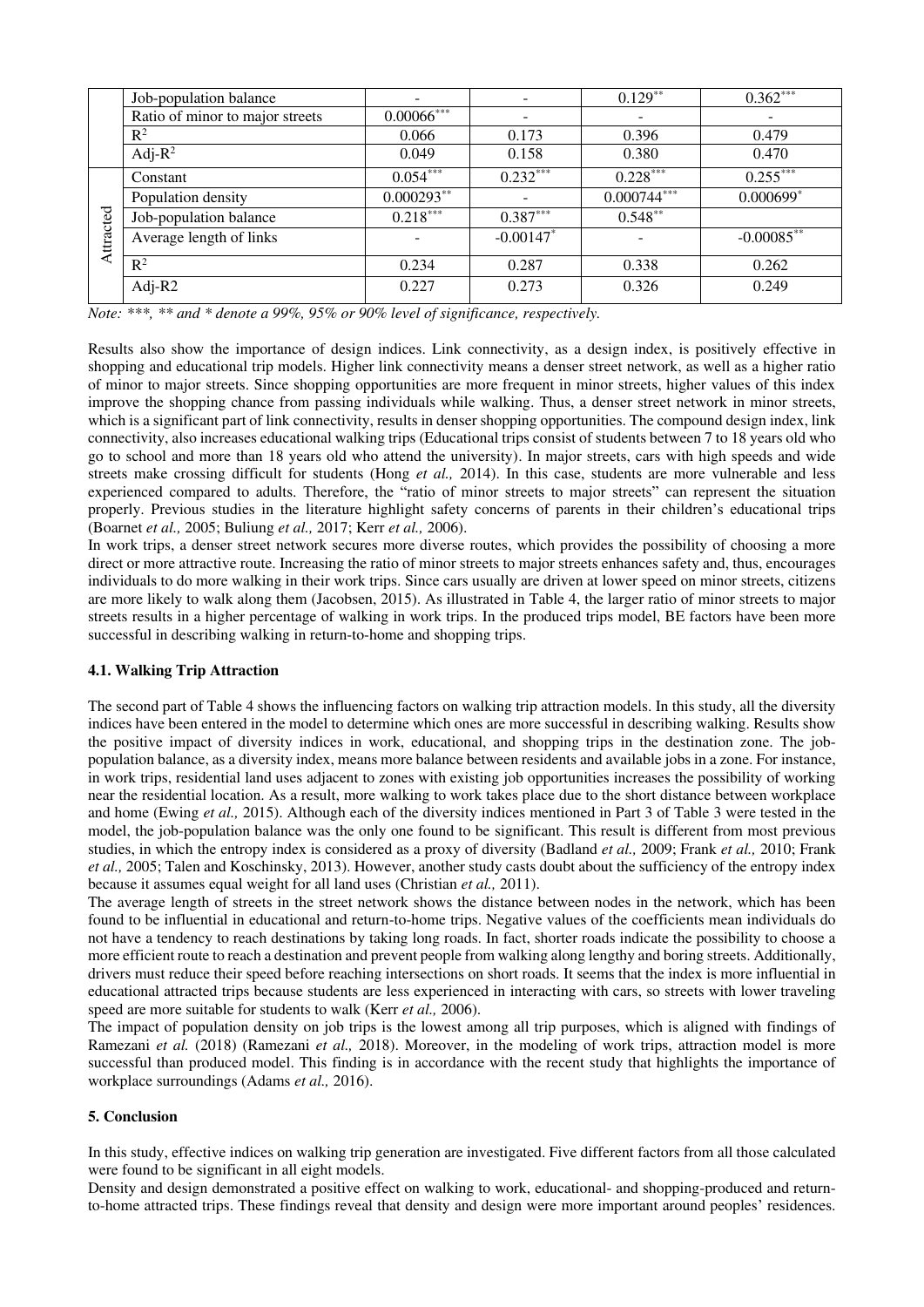Comparing all the significant variables in the walk-share of trip generations, the population density index was found to be influential in seven out of eight models. Design indices (i.e., average length of links, ratio of minor roads to major roads and link connectivity) have been significant in five out of the eight models, four of which are in individuals' residential TAZs. This finding is aligned with the previous studies that consider these criteria in a buffer around the homes of the participants in the surveys (Cao, 2014; Frank *et al.,* 2005; Lamíquiz and López-Domínguez, 2015; Talen and Koschinsky, 2013)

Job-population balance, a diversity index, has been found significant in five out of the eight total models. Diversity was found to be important in the destination, not including the individuals' places of residence. This is in contrast with studies in the literature that assumed that diversity was important around peoples' homes (Frank *et al.,* 2005; Talen and Koschinsky, 2013). In addition, among all diversity indices, the job-population balance was found to be significant in the city of Rasht, while most parts of the literature suggest using the entropy index as a proxy of diversity (Talen and Koschinsky, 2013).

According to the reported goodness of fit in the walk-share trip generation, shopping and return-to-home trips had the highest goodness of fit. In work and educational trips, people need to be at their destinations at a certain time. Faster modes of transportation are preferred and BE characteristics may not affect them. However, in shopping and return-tohome trips, people have more time, so it is more probable that environmental characteristics have an impact on walking. Some limitations are important to point out. First, the major way of commuting is reported by individuals, rather than the details of their trip chains. Furthermore, there is information about individuals' production and attraction TAZs, not the exact routes of their trips. If the exact route was given, all the TAZs involved in the trip could be included in the analysis. Although a wide range of indices are calculated, there are some others that could help to reach more profound results: density of bus stops, pedestrian catchment area, block density and pedestrian route directness. In addition, various path attributes such as slope, adjacent traffic volumes and presence/width of sidewalks have not been calculated in this study, which could be helpful in reflecting on some key factors influencing walking for various trip purposes.

#### **References**

Abdoli, N., & Hosseinzadeh, A. (2021). Assessing Spatial Equity of Public Transit Demand amid COVID-19. In *International Conference on Transportation and Development 2021* (pp. 513-520).

Adams, E. J., Bull, F. C., & Foster, C. E. (2016). Are perceptions of the environment in the workplace 'neighbourhood'associated with commuter walking?. *Journal of Transport & Health*, *3*(4), 479-484.

Ahmed, T., Hyland, M., Sarma, N. J., Mitra, S., & Ghaffar, A. (2020). Quantifying the employment accessibility benefits of shared automated vehicle mobility services: Consumer welfare approach using logsums. *Transportation Research Part A: Policy and Practice*, *141*, 221-247.

Azimi, N. (2005). Restructuring Urban Morphology: ACase study of Rasht, Iran.

Badland, H. M., Schofield, G. M., Witten, K., Schluter, P. J., Mavoa, S., Kearns, R. A., ... & McPhee, J. (2009). Understanding the Relationship between Activity and Neighbourhoods (URBAN) Study: research design and methodology. *BMC Public Health*, *9*(1), 1-11.

Behbahani, H., Nazari, S., Kang, M. J., & Litman, T. (2019). A conceptual framework to formulate transportation network design problem considering social equity criteria. *Transportation research part A: policy and practice*, *125*, 171-183.

Behbahani, H., Nazari, S., Partovifar, H., & Kang, M. J. (2019). Designing a road network using John Rawls's social justice approach. *Journal of Urban Planning and Development*, *145*(2), 05019002.

Bentley, R., Blakely, T., Kavanagh, A., Aitken, Z., King, T., McElwee, P., ... & Turrell, G. (2018). A longitudinal study examining changes in street connectivity, land use, and density of dwellings and walking for transport in Brisbane, Australia. *Environmental health perspectives*, *126*(5), 057003.

Berrigan, D., Pickle, L. W., & Dill, J. (2010). Associations between street connectivity and active transportation. *International journal of health geographics*, *9*(1), 1-18.

Boakye-Dankwa, E., Nathan, A., Barnett, A., Busija, L., Lee, R. S., Pachana, N., ... & Cerin, E. (2019). Walking behaviour and patterns of perceived access to neighbourhood destinations in older adults from a low-density (Brisbane, Australia) and an ultra-dense city (Hong Kong, China). *Cities*, *84*, 23-33.

Cervero, R., & Duncan, M. (2006). 'Which reduces vehicle travel more: jobs-housing balance or retail-housing mixing?. *Journal of the American planning association*, *72*(4), 475-490.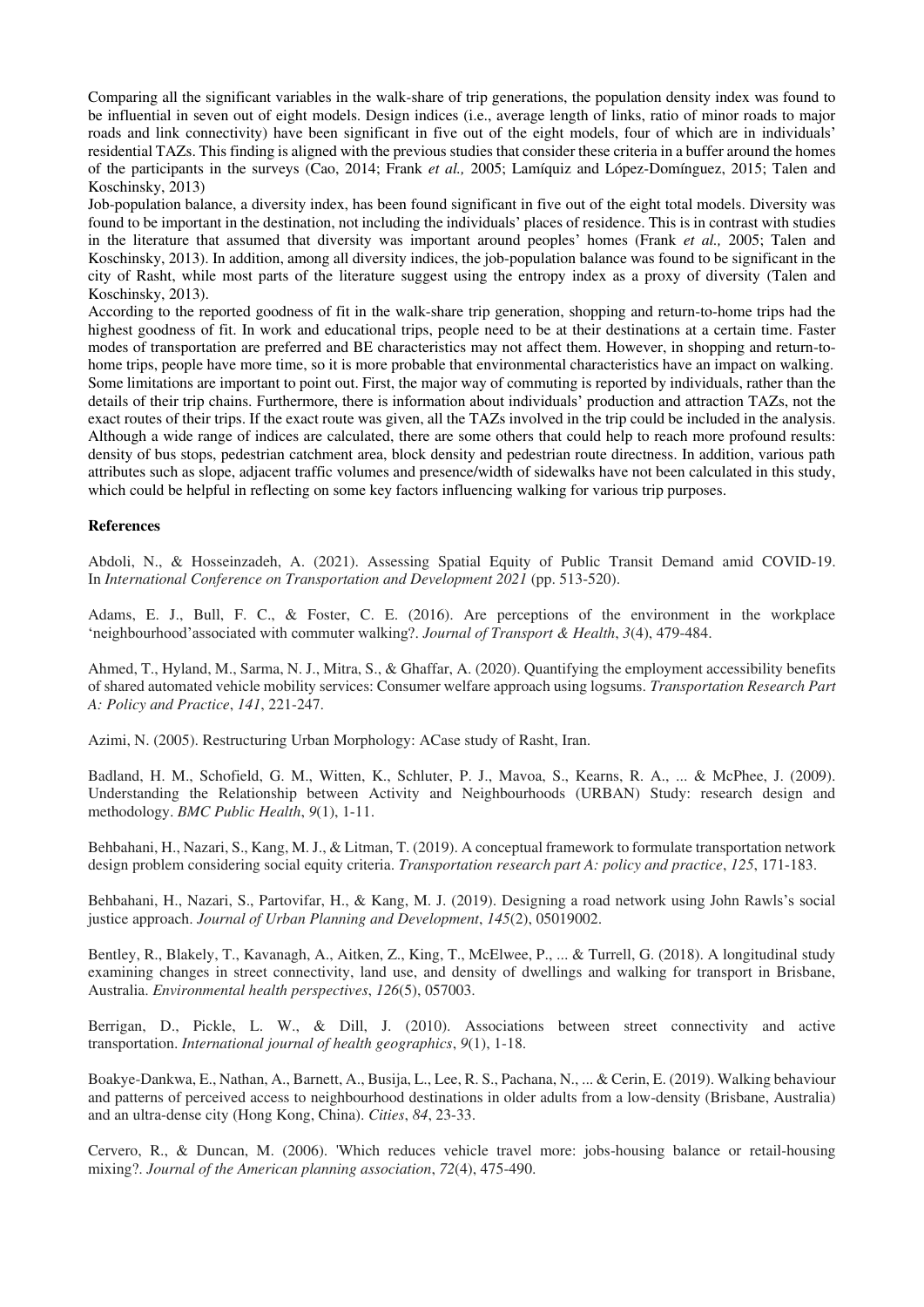Dobesova, Z., & Krivka, T. (2012). Walkability index in the urban planning: A case study in Olomouc city. *Advances in spatial planning*, 179-196.

Ghaffar, A., Mitra, S., & Hyland, M. (2020). Modeling determinants of ridesourcing usage: A census tract-level analysis of Chicago. Transportation Research Part C: Emerging Technologies, 119, 102769.

Gehrke, S. R., & Clifton, K. J. (2017). A pathway linking smart growth neighborhoods to home-based pedestrian travel. Travel Behaviour and Society, 7, 52-62.

Habibian, M., Avaz, Z., & Hosseinzadeh, A. (2015). *Sociological study of influence of citizen's traffic ethics on driving violations: case study of Tehran, Iran* (No. 15-6029).

Habibian, M., & Hosseinzadeh, A. (2018). Walkability index across trip purposes. *Sustainable cities and society*, *42*, 216- 225.

Haghani, M., Jalalkamali, R., & Berangi, M. (2019, October). Assigning crashes to road segments in developing countries. In *Proceedings of the Institution of Civil Engineers-Transport* (Vol. 172, No. 5, pp. 299-307). Thomas Telford Ltd.

Hatamzadeh, Y., & Hoseinzadeh, A. (2020). Toward a deeper understanding of elderly walking for transport: An analysis across genders in a case study of Iran. *Journal of Transport & Health*, *19*, 100949.

Hosseinzadeh, A. (2019). Built environment and walking: short vs. long walking trips. *arXiv preprint arXiv:2001.00640*.

Hosseinzadeh, A., Algomaiah, M., Kluger, R., & Li, Z. (2021). Spatial analysis of shared e-scooter trips. *Journal of transport geography*, *92*, 103016.

Hosseinzadeh, A., Algomaiah, M., Kluger, R., & Li, Z. (2021). E-scooters and sustainability: Investigating the relationship between the density of E-scooter trips and characteristics of sustainable urban development. *Sustainable cities and society*, *66*, 102624.

Hosseinzadeh, A., Moeinaddini, A., & Ghasemzadeh, A. (2021). Investigating factors affecting severity of large truckinvolved crashes: Comparison of the SVM and random parameter logit model. *Journal of safety research*.

Hosseinzadeh, A., Karimpour, A., Kluger, R., & Orthober, R. (2020). A framework to link crashes to emergency medical service runs and trauma admissions: for improved highway safety monitoring and crash outcome assessment. In *Transportation Research Board. 99th Annual Meeting Transportation Research Board*.

Hosseinzadeh, A. (2021). What affects how far individuals walk?. *SN Applied Sciences*, *3*(3), 1-10.

Hosseinzadeh, A., & Kluger, R. (2021). Do EMS times associate with injury severity?. *Accident Analysis & Prevention*, *153*, 106053.

Hosseinzadeh, A., & Kluger, R. Data Linkage for Traffic Safety in Jefferson County, Kentucky. In *International Conference on Transportation and Development 2021* (pp. 243-250).

Hosseinzadeh, A., & Kluger, R. Analyzing the Impact of COVID-19 Pandemic on Micromobility Transportation. In *International Conference on Transportation and Development 2021* (pp. 52-60).

Hosseinzadeh, A., Karimpour, A. and Kluger, R. (2021). Factors Influencing Shared Micromobility Services: An Analysis of E-Scooters and Bikeshare. Transportation Research Part D: Transport and Environment (In press).

Hosseinzadeh, A., Haghani, M., & Kluger, R. (2021). *Exploring Influencing Factors on Crash-related Emergency Response Time: A Machine Learning Approach* (No. TRBAM-21-00614).

Mahdinia, I., Habibian, M., & Shirazian, G. R. (2017). An Index-based Method to Evaluate the Economic Term of Sustainable Transportation. *Journal of Transportation Research*, *14*(4), 19-31.

Mansourkhaki, A., Berangi, M., Haghiri, M., & Haghani, M. (2018). A neural network noise prediction model for Tehran urban roads. *Journal of Environmental Engineering and Landscape Management*, *26*(2), 88-97. Jacobsen, P.L. 2015. Safety in numbers: more walkers and bicyclists, safer walking and bicycling, *Injury prevention* 21(4): 271-275.